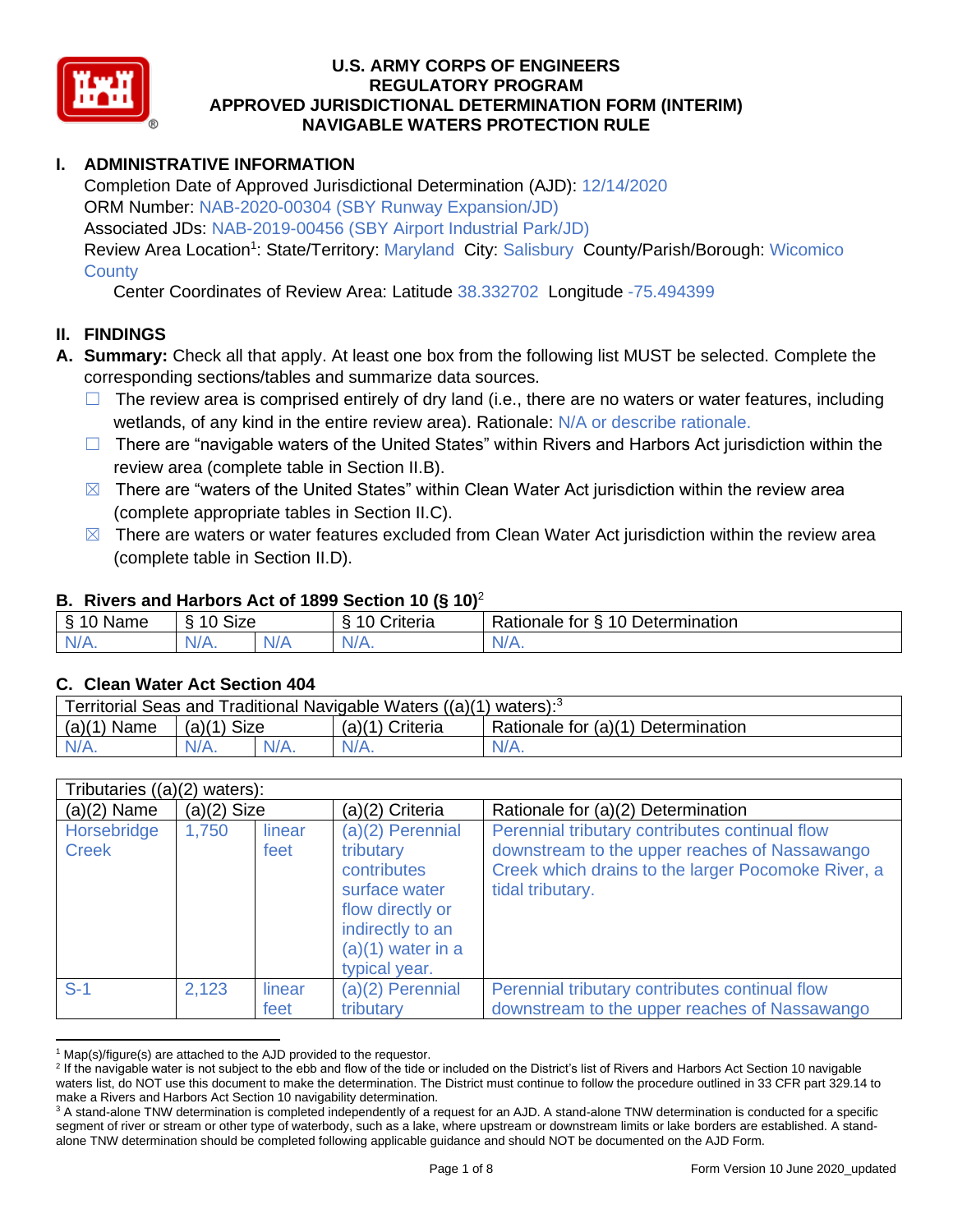

| Tributaries $((a)(2)$ waters): |               |                |                                                                                                                                                  |                                                                                                                                                                                                                                                                                                                                                                                                                                                                                                                                                                                                                                                 |  |  |
|--------------------------------|---------------|----------------|--------------------------------------------------------------------------------------------------------------------------------------------------|-------------------------------------------------------------------------------------------------------------------------------------------------------------------------------------------------------------------------------------------------------------------------------------------------------------------------------------------------------------------------------------------------------------------------------------------------------------------------------------------------------------------------------------------------------------------------------------------------------------------------------------------------|--|--|
| $(a)(2)$ Name                  | $(a)(2)$ Size |                | (a)(2) Criteria                                                                                                                                  | Rationale for (a)(2) Determination                                                                                                                                                                                                                                                                                                                                                                                                                                                                                                                                                                                                              |  |  |
|                                |               |                | contributes<br>surface water<br>flow directly or<br>indirectly to an<br>$(a)(1)$ water in a<br>typical year.                                     | Creek which drains to the larger Pocomoke River, a<br>tidal tributary.                                                                                                                                                                                                                                                                                                                                                                                                                                                                                                                                                                          |  |  |
| S-2 thru S-4                   | 8,666         | linear<br>feet | (a)(2) Intermittent<br>tributary<br>contributes<br>surface water<br>flow directly or<br>indirectly to an<br>$(a)(1)$ water in a<br>typical year. | Intermittent tributaries all identified on historic aerial<br>imagery dating back to 1972. Flow observed early to<br>late growing season. All mapped soil series and field<br>verified are hydric. Ditch features are either man-<br>altered or relocated tributaries constructed in hydric<br>soils with intermittent flow characteristics flowing<br>more than in response to precipitation and flow is<br>discrete and confined to ditch channels to perennial<br>flows entering Horsebridge Creek and Walston<br>Branch downstream and connecting to Nassawango<br>Creek mainstem. Surface water was present during<br>field investigation. |  |  |

| Lakes and ponds, and impoundments of jurisdictional waters $((a)(3)$ waters): |               |         |                   |                                    |  |
|-------------------------------------------------------------------------------|---------------|---------|-------------------|------------------------------------|--|
| $(a)(3)$ Name                                                                 | $(a)(3)$ Size |         | $(a)(3)$ Criteria | Rationale for (a)(3) Determination |  |
| $N/A$ .                                                                       | $N/A$ .       | $N/A$ . | $N/A$ .           | $N/A$ .                            |  |

|                                                                       | Adjacent wetlands $((a)(4)$ waters): |                  |                                                                                                                                                                                                                                                     |                                                                                                                                                                                                                                                                                                                                                                                                                                                                                                                                                                                                                                                                                                                                                                                                                                          |  |  |  |
|-----------------------------------------------------------------------|--------------------------------------|------------------|-----------------------------------------------------------------------------------------------------------------------------------------------------------------------------------------------------------------------------------------------------|------------------------------------------------------------------------------------------------------------------------------------------------------------------------------------------------------------------------------------------------------------------------------------------------------------------------------------------------------------------------------------------------------------------------------------------------------------------------------------------------------------------------------------------------------------------------------------------------------------------------------------------------------------------------------------------------------------------------------------------------------------------------------------------------------------------------------------------|--|--|--|
| $(a)(4)$ Name                                                         | $(a)(4)$ Size                        |                  | (a)(4) Criteria                                                                                                                                                                                                                                     | Rationale for (a)(4) Determination                                                                                                                                                                                                                                                                                                                                                                                                                                                                                                                                                                                                                                                                                                                                                                                                       |  |  |  |
| W-10, W-11,<br>W-24, W-38,<br>W-39, W-42,<br>W-47, W-48,<br>W-49 W-50 | 11.61                                | $\text{acre}(s)$ | (a)(4) Wetland<br>separated from<br>an $(a)(1)-(a)(3)$<br>water only by an<br>artificial structure<br>allowing a direct<br>hydrologic<br>surface<br>connection<br>between the<br>wetland and the<br>$(a)(1)-(a)(3)$<br>water, in a typical<br>year. | All these wetland features are physically separate by<br>man-made diversion/water control structures<br>including culverts, however, the physical separation<br>is man-induced and those non-jurisdictional features<br>were assed to determine if each feature conveys<br>surface water flow in a typical year that allows for a<br>direct hydrological connection between the wetland<br>and either Horsebridge Creek or Walston Branch<br>into Nassawango Creek. In the case of ditched<br>wetlands, those linear wetlands satisfy the definition<br>of "adjacent wetlands." In addition, high resolution<br>time-lapse aerial photography dating back to 1988<br>was reviewed to identify visual permeance of surface<br>water drainage patterns during the growing season.<br>Surface water was present during field investigation. |  |  |  |
| W-52, W-53,<br>W-54, W-55,<br>W-66                                    | 0.68                                 | $\text{acre}(s)$ | (a)(4) Wetland<br>separated from<br>an $(a)(1)-(a)(3)$<br>water only by an<br>artificial structure<br>allowing a direct<br>hydrologic                                                                                                               | All these wetland features are physically separate by<br>man-made diversion/water control structures<br>including culverts, however, the physical separation<br>is man-induced and those non-jurisdictional features<br>were assed to determine if each feature conveys<br>surface water flow in a typical year that allows for a<br>direct hydrological connection between the wetland                                                                                                                                                                                                                                                                                                                                                                                                                                                  |  |  |  |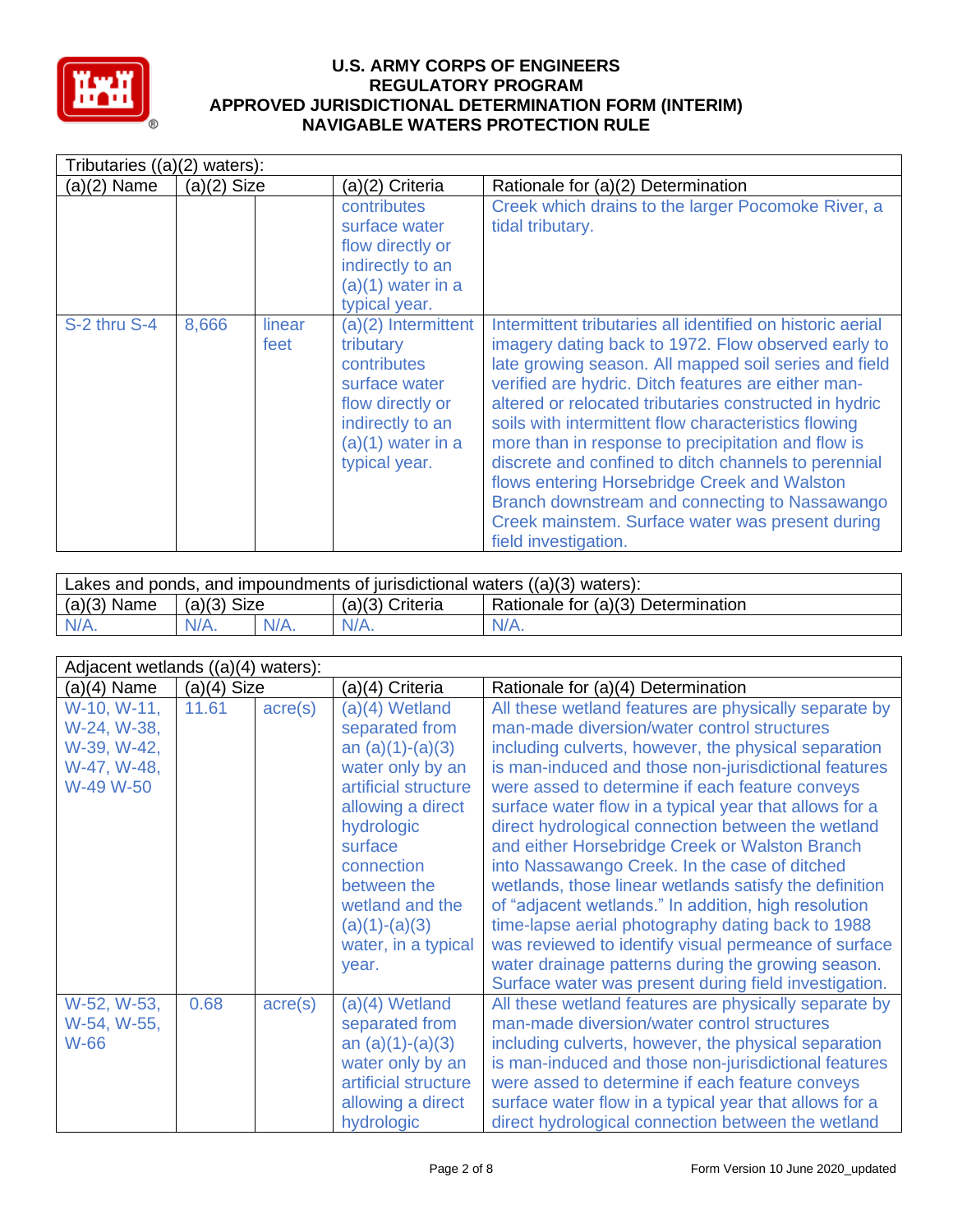

| Adjacent wetlands ((a)(4) waters): |               |                  |                                                                                                                                                                                                                                                       |                                                                                                                                                                                                                                                                                                                                                                                                                                                                                                                                                                                                                                                                                                                                                                                                                                          |  |
|------------------------------------|---------------|------------------|-------------------------------------------------------------------------------------------------------------------------------------------------------------------------------------------------------------------------------------------------------|------------------------------------------------------------------------------------------------------------------------------------------------------------------------------------------------------------------------------------------------------------------------------------------------------------------------------------------------------------------------------------------------------------------------------------------------------------------------------------------------------------------------------------------------------------------------------------------------------------------------------------------------------------------------------------------------------------------------------------------------------------------------------------------------------------------------------------------|--|
| $(a)(4)$ Name                      | $(a)(4)$ Size |                  | (a)(4) Criteria                                                                                                                                                                                                                                       | Rationale for (a)(4) Determination                                                                                                                                                                                                                                                                                                                                                                                                                                                                                                                                                                                                                                                                                                                                                                                                       |  |
|                                    |               |                  | surface<br>connection<br>between the<br>wetland and the<br>$(a)(1)-(a)(3)$<br>water, in a typical<br>year.                                                                                                                                            | and either Horsebridge Creek or Walston Branch<br>into Nassawango Creek. In the case of ditched<br>wetlands, those linear wetlands satisfy the definition<br>of "adjacent wetlands." In addition, high resolution<br>time-lapse aerial photography dating back to 1988<br>was reviewed to identify visual permeance of surface<br>water drainage patterns during the growing season.<br>Surface water was present during field investigation.                                                                                                                                                                                                                                                                                                                                                                                            |  |
| W-70 thru W-<br>77                 | 0.26          | $\text{acre}(s)$ | $(a)(4)$ Wetland<br>separated from<br>an $(a)(1)-(a)(3)$<br>water only by an<br>artificial structure<br>allowing a direct<br>hydrologic<br>surface<br>connection<br>between the<br>wetland and the<br>$(a)(1)-(a)(3)$<br>water, in a typical<br>year. | All these wetland features are physically separate by<br>man-made diversion/water control structures<br>including culverts, however, the physical separation<br>is man-induced and those non-jurisdictional features<br>were assed to determine if each feature conveys<br>surface water flow in a typical year that allows for a<br>direct hydrological connection between the wetland<br>and either Horsebridge Creek or Walston Branch<br>into Nassawango Creek. In the case of ditched<br>wetlands, those linear wetlands satisfy the definition<br>of "adjacent wetlands." In addition, high resolution<br>time-lapse aerial photography dating back to 1988<br>was reviewed to identify visual permeance of surface<br>water drainage patterns during the growing season.<br>Surface water was present during field investigation. |  |
| W-4 thru W-<br>21                  | 1.02          | $\text{acre}(s)$ | $(a)(4)$ Wetland<br>abuts an $(a)(1)$ -<br>$(a)(3)$ water.                                                                                                                                                                                            | All these wetland features are abutting (a)(2)<br>intermittent tributaries identified as S-2 and S-3.<br>Observed intermittent flow during all three site visits.<br>Typical year satisfied for all wetlands abutting S-2<br>and S-3 which are upper reaches to Walston<br>Branch. All wetlands W-4 thru W-19 are abutting to<br>tributary S-2 and W-20 and W-21 are abutting to<br>tributary S-3.                                                                                                                                                                                                                                                                                                                                                                                                                                       |  |
| W-40 thru W-<br>41                 | 0.77          | $\text{acre}(s)$ | $(a)(4)$ Wetland<br>abuts an $(a)(1)$ -<br>$(a)(3)$ water.                                                                                                                                                                                            | Wetlands W-40 and W-41 continue outside of the<br>study area, downslope. Both wetland features have<br>surface water drainage to intermittent drainage<br>ditches constructed in hydric soils. Wetlands and<br>connecting drainage ditches are all adjacent wetland<br>systems abutting Horsebridge Creek, an (a)(2)<br>perennial tributary.                                                                                                                                                                                                                                                                                                                                                                                                                                                                                             |  |
| $W-43$                             | 4.66          | $\text{acre}(s)$ | $(a)(4)$ Wetland<br>abuts an $(a)(1)$ -<br>$(a)(3)$ water.                                                                                                                                                                                            | Wetlands W-43 continues outside of the study area,<br>downslope. Wetland feature contributes surface<br>water drainage to intermittent drainage ditches<br>constructed in hydric soils. Wetlands and connecting<br>drainage ditches are all adjacent wetland systems<br>abutting Horsebridge Creek, an (a)(2) perennial<br>tributary.                                                                                                                                                                                                                                                                                                                                                                                                                                                                                                    |  |
| $W-51$                             | 5.06          | $\text{acre}(s)$ | $(a)(4)$ Wetland<br>separated from<br>an $(a)(1)-(a)(3)$                                                                                                                                                                                              | Wetland W-51 is a forested community system<br>continuing outside of the study area, downslope.<br>Wetland feature is geographically abutting                                                                                                                                                                                                                                                                                                                                                                                                                                                                                                                                                                                                                                                                                            |  |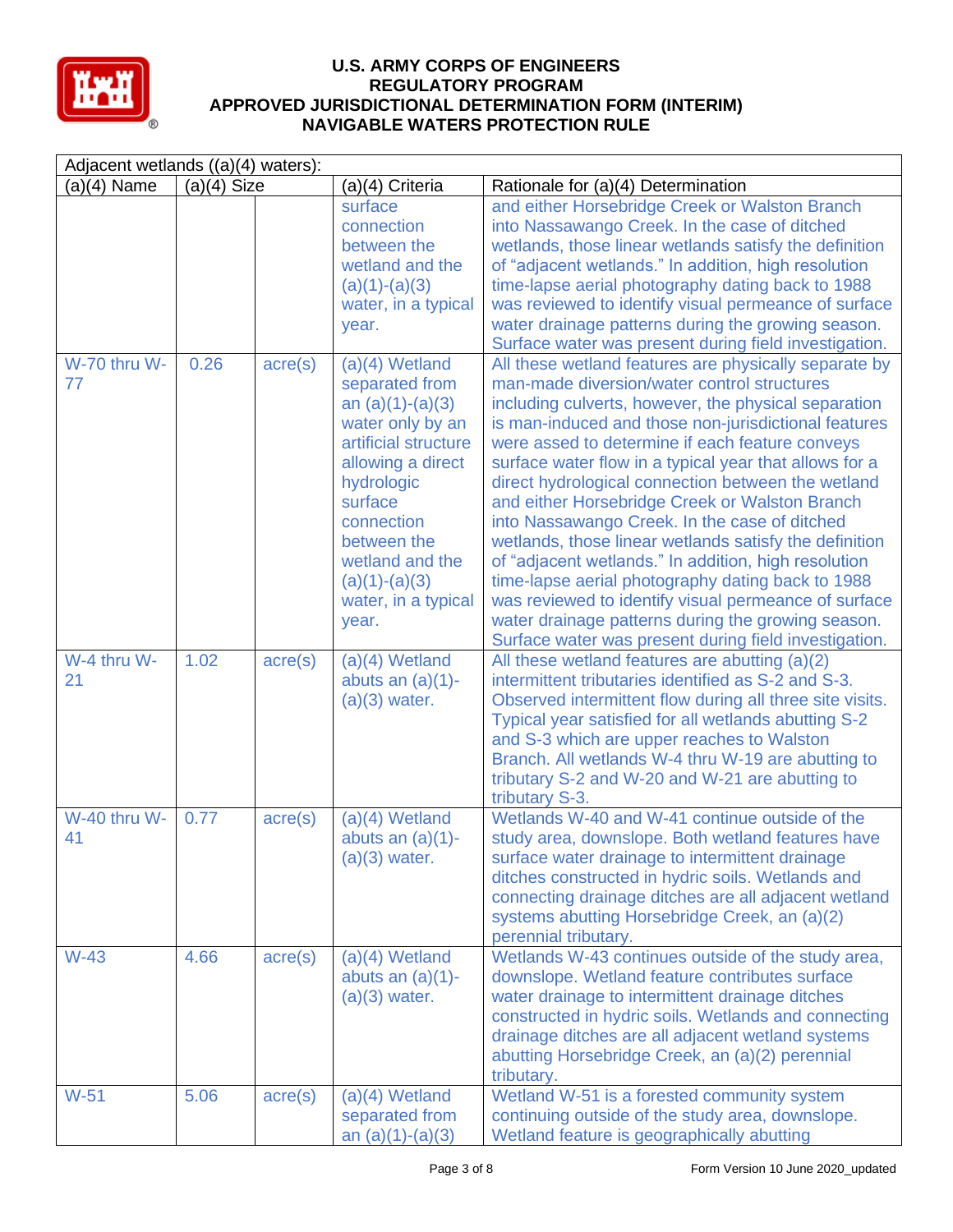

| Adjacent wetlands ((a)(4) waters): |               |                  |                                                                                                                                                                                                                                                       |                                                                                                                                                                                                                                                                                                                                                                                                                                                                                                                                                                                                                                                                                   |  |
|------------------------------------|---------------|------------------|-------------------------------------------------------------------------------------------------------------------------------------------------------------------------------------------------------------------------------------------------------|-----------------------------------------------------------------------------------------------------------------------------------------------------------------------------------------------------------------------------------------------------------------------------------------------------------------------------------------------------------------------------------------------------------------------------------------------------------------------------------------------------------------------------------------------------------------------------------------------------------------------------------------------------------------------------------|--|
| $(a)(4)$ Name                      | $(a)(4)$ Size |                  | (a)(4) Criteria                                                                                                                                                                                                                                       | Rationale for (a)(4) Determination                                                                                                                                                                                                                                                                                                                                                                                                                                                                                                                                                                                                                                                |  |
|                                    |               |                  | water only by an<br>artificial structure<br>allowing a direct<br>hydrologic<br>surface<br>connection<br>between the<br>wetland and the<br>$(a)(1)-(a)(3)$<br>water, in a typical<br>year.                                                             | Nassawango Creek, an (a)(2) perennial tributary to<br>Pocomoke River. Topographic contours, hydric soils<br>series and forested wetland community all identical<br>in linear pattern observed on LiDAR and in the field<br>contributing direct hydrological connection of surface<br>waters to Nassawango Creek. W-51 flows in<br>southwest direction beneath Fooks Road, W-51 is<br>historically a headwater wetland to Nassawango<br>Creek.                                                                                                                                                                                                                                     |  |
| W-57                               | 7.882         | $\text{acre}(s)$ | $(a)(4)$ Wetland<br>separated from<br>an $(a)(1)-(a)(3)$<br>water only by a<br>natural feature.                                                                                                                                                       | Wetland W-57 is a mineral soil flat forested wetland<br>community system only separated by natural mineral<br>soil flat topography features to Nassawango Creek,<br>an (a)(2) perennial tributary to Pocomoke River.<br>Seasonal drainage patterns evident in the field,<br>observed on high resolution time-lapse aerial<br>imagery and LiDAR data.                                                                                                                                                                                                                                                                                                                              |  |
| <b>W-58</b>                        | 5.29          | $\text{acre}(s)$ | $(a)(4)$ Wetland<br>separated from<br>an $(a)(1)-(a)(3)$<br>water only by an<br>artificial structure<br>allowing a direct<br>hydrologic<br>surface<br>connection<br>between the<br>wetland and the<br>$(a)(1)-(a)(3)$<br>water, in a typical<br>year. | Wetland W-58 is a mineral soil flat forested wetland<br>community system that abuts Nassawango Creek,<br>an (a)(2) perennial tributary to Pocomoke River.<br>Seasonal drainage patterns evident in the field,<br>observed on high resolution time-lapse aerial<br>imagery and LiDAR data. W-58 is a divided from W-<br>59 by Twilley Bridge Road, but W-58 has a direct<br>hydrologic surface water connection in a typical year<br>to W-59. Soil series is Lenni sandy loam to Corsica<br>mucky loam. The soil series then transitions to<br>Longmarsh where the wetland feature contributes<br>direct hydrological flow to Horsebridge Creek, an<br>(a)(2) perennial tributary. |  |
| W-59 thru W-<br>61                 | 14.23         | $\text{acre}(s)$ | (a)(4) Wetland<br>abuts an $(a)(1)$ -<br>$(a)(3)$ water.                                                                                                                                                                                              | Wetland W-59, W-60 and W-61 are all part of a<br>mineral soil flat forested wetland community system<br>continuing outside of the study area, downslope.<br>Wetland features are geographically abutting<br>Horsebridge Creek, an (a)(2) perennial tributary to<br>Nassawango Creek. Horsebridge Creek bisects both<br>W-59 and W-60. W-61 is a smaller feature abutting<br>to the other two wetland features sharing same<br>hydric soils series, wetland hydrology, and<br>hydrophyte species.                                                                                                                                                                                  |  |
| W-63                               | 7.61          | $\text{acre}(s)$ | $(a)(4)$ Wetland<br>abuts an $(a)(1)$ -<br>$(a)(3)$ water.                                                                                                                                                                                            | Wetland W-63 is a mineral soil flat forested wetland<br>community system only separated by natural mineral<br>soil flat topography features to Nassawango Creek,<br>an (a)(2) perennial tributary to Pocomoke River.<br>Seasonal drainage patterns evident in the field,                                                                                                                                                                                                                                                                                                                                                                                                          |  |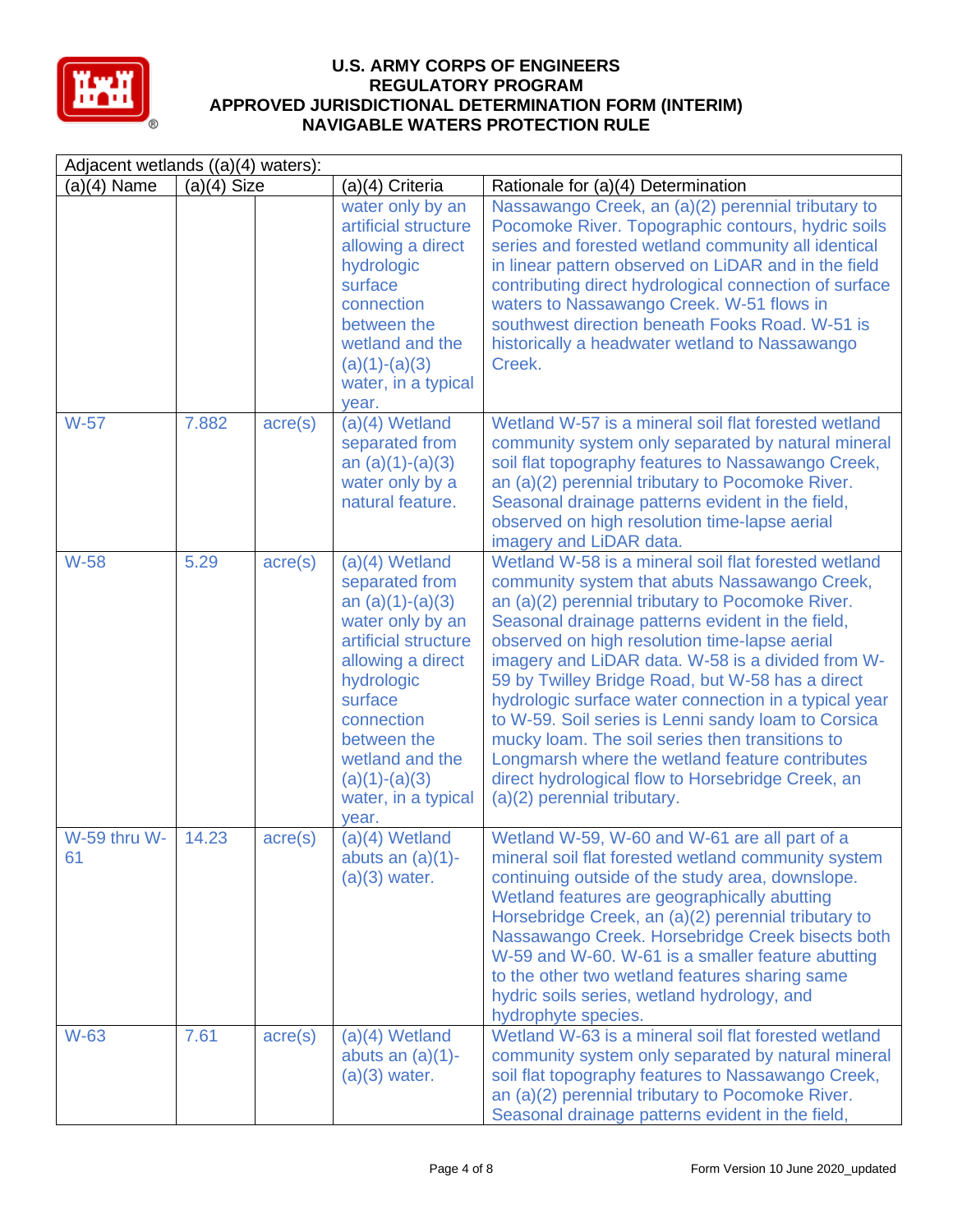

| Adjacent wetlands ((a)(4) waters): |               |                  |                                                           |                                                                                                                                                                                                                                                                                                                                                                                                     |  |  |
|------------------------------------|---------------|------------------|-----------------------------------------------------------|-----------------------------------------------------------------------------------------------------------------------------------------------------------------------------------------------------------------------------------------------------------------------------------------------------------------------------------------------------------------------------------------------------|--|--|
| $(a)(4)$ Name                      | $(a)(4)$ Size |                  | (a)(4) Criteria                                           | Rationale for (a)(4) Determination                                                                                                                                                                                                                                                                                                                                                                  |  |  |
|                                    |               |                  |                                                           | observed on high resolution time-lapse aerial<br>imagery and LiDAR data.                                                                                                                                                                                                                                                                                                                            |  |  |
| W-64, W-66,<br>and W-67            | 15.39         | $\text{acre}(s)$ | $(a)(4)$ Wetland<br>abuts an $(a)(1)$ -<br>$(a)(3)$ water | Wetland W-64 is a smaller wetland feature in-line<br>with W-66 and W-67 larger wetland complex. W-64<br>contributes direct hydrological surface water<br>connection via linear wetland system W-66 and W-<br>42. All are part of a mineral soil flat forested to<br>emergent wetland community system complex<br>contributing surface water flow/drainage patterns to<br>Walston Branch, downslope. |  |  |

# **D. Excluded Waters or Features**

| Excluded waters $((b)(1) - (b)(12))$ : <sup>4</sup> |                       |                  |                                    |                                                                                                                                                                                                                                                                                                                                                                                                                                                                                                                                                                                       |
|-----------------------------------------------------|-----------------------|------------------|------------------------------------|---------------------------------------------------------------------------------------------------------------------------------------------------------------------------------------------------------------------------------------------------------------------------------------------------------------------------------------------------------------------------------------------------------------------------------------------------------------------------------------------------------------------------------------------------------------------------------------|
| <b>Exclusion Name</b>                               | <b>Exclusion Size</b> |                  | Exclusion <sup>5</sup>             | Rationale for Exclusion Determination                                                                                                                                                                                                                                                                                                                                                                                                                                                                                                                                                 |
| W-1, W-2, and<br>$W-3$                              | 0.95                  | $\text{acre}(s)$ | $(b)(1)$ Non-<br>adjacent wetland. | Wetland features are all geographically isolated<br>and surrounded entirely by upland features<br>consisting of mowed grass fields.                                                                                                                                                                                                                                                                                                                                                                                                                                                   |
| <b>W-22 thru W-23</b>                               | 0.19                  | $\text{acre}(s)$ | $(b)(1)$ Non-<br>adjacent wetland. | Wetland features are all geographically isolated<br>and surrounded entirely by upland on all sides<br>within existing mowed field. No observed<br>connection to intermittent tributary identified as<br>$S-3.$                                                                                                                                                                                                                                                                                                                                                                        |
| <b>W-25 thru W-26</b>                               | 1.13                  | $\text{acre}(s)$ | $(b)(1)$ Non-<br>adjacent wetland. | Wetland features are all geographically isolated<br>and surrounded entirely by upland on all sides<br>within existing mowed field. W-25 is a linear<br>emergent wetland system bordering Walston<br>Switch Road and is separated from a separate<br>forested linear ditch delineated as W-26.No<br>observed connection to any<br>intermittent/perennial tributary system.<br>Topographically these features are<br>predominately stormwater and overland sheet<br>flow. No evidence of historic drainage patterns<br>indicative of headwater wetland systems<br>connecting downslope. |
| <b>W-27 thru W-29</b>                               | 0.171                 | acre(s)          | $(b)(1)$ Non-<br>adjacent wetland. | Wetland features are all geographically isolated.<br>Soil series are Corsica and Lenni series which<br>are hydric, but adjoining series are non-hydric<br>Pepperbox/Rockawalkin. Review of high-<br>resolution aerial photography dating back to<br>1988 shows these isolated wetland pockets were<br>all connected to a mainstem drainage ditch<br>immediately to the north of Runway 14-23. The                                                                                                                                                                                     |

<sup>4</sup> Some excluded waters, such as (b)(2) and (b)(4), may not be specifically identified on the AJD form unless a requestor specifically asks a Corps district to do so. Corps districts may, in case-by-case instances, choose to identify some or all of these waters within the review area.  $5$  Because of the broad nature of the (b)(1) exclusion and in an effort to collect data on specific types of waters that would be covered by the (b)(1)

exclusion, four sub-categories of (b)(1) exclusions were administratively created for the purposes of the AJD Form. These four sub-categories are not new exclusions, but are simply administrative distinctions and remain (b)(1) exclusions as defined by the NWPR.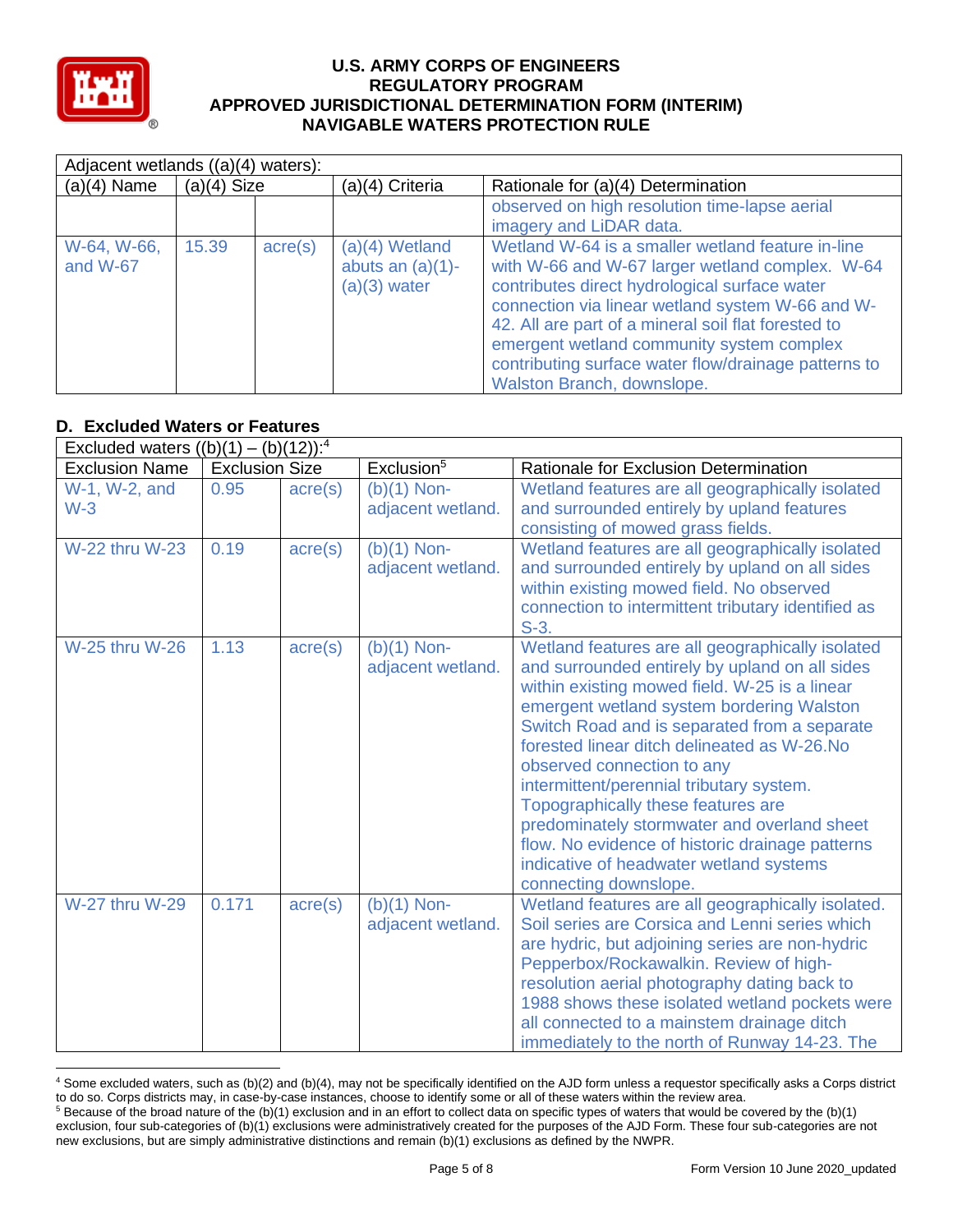

|                       | Excluded waters $((b)(1) - (b)(12))$ : <sup>4</sup> |                  |                                    |                                                                                                                                                                                                                                                                                                                                                                                                                                                                                                                                                                                                                                                                                                                                                                                                                                                                                                                                                                                                                                                                                                                                                   |  |  |
|-----------------------|-----------------------------------------------------|------------------|------------------------------------|---------------------------------------------------------------------------------------------------------------------------------------------------------------------------------------------------------------------------------------------------------------------------------------------------------------------------------------------------------------------------------------------------------------------------------------------------------------------------------------------------------------------------------------------------------------------------------------------------------------------------------------------------------------------------------------------------------------------------------------------------------------------------------------------------------------------------------------------------------------------------------------------------------------------------------------------------------------------------------------------------------------------------------------------------------------------------------------------------------------------------------------------------|--|--|
| <b>Exclusion Name</b> | <b>Exclusion Size</b>                               |                  | Exclusion <sup>5</sup>             | Rationale for Exclusion Determination                                                                                                                                                                                                                                                                                                                                                                                                                                                                                                                                                                                                                                                                                                                                                                                                                                                                                                                                                                                                                                                                                                             |  |  |
|                       |                                                     |                  |                                    | historical agricultural drainage ditches date to<br>before 1942 airport construction.                                                                                                                                                                                                                                                                                                                                                                                                                                                                                                                                                                                                                                                                                                                                                                                                                                                                                                                                                                                                                                                             |  |  |
| W-30 thru W-37        | 1.46                                                | $\text{acre}(s)$ | $(b)(1)$ Non-<br>adjacent wetland. | Wetland features are all geographically isolated.<br>Soil series are Corsica and Lenni series which<br>are hydric, but adjoining series are non-hydric<br>Pepperbox/Rockawalkin. Review of high-<br>resolution aerial photography dating back to<br>1988 shows these isolated wetland pockets were<br>all connected to a mainstem drainage ditch<br>immediately to the north of Runway 14-23. The<br>historical agricultural drainage ditches date to<br>before 1942 airport construction. Wetlands W-30<br>thru W-37 do not connect downstream<br>historically through non-jurisdictional<br>conveyances or other jurisdictional waters since<br>2003 when the area was modified for Runway<br>14-23 pavement expansion and underground<br>diversion of surface water flows. Portions of<br>these historical ditches prior to piping below<br>ground were constructed in both hydric and non-<br>hydric soil series. Flow in roadside ditches<br>continues along Walston Switch Road and<br>beneath Airport Road (approx. 6,500 linear feet)<br>offsite into a seasonally flooded forested nontidal<br>wetland system offsite to Walston Branch. |  |  |
| W-44 thru W-46        | 0.17                                                | $\text{acre}(s)$ | $(b)(1)$ Non-<br>adjacent wetland. | Wetland features are all geographically isolated.<br>Soil series are Corsica and Lenni series which<br>are hydric, but each wetland feature is a small<br>depression with no surface water connection out<br>of the wetland to W-42 linear wetland/ditch<br>downstream to Horsebridge Creek. Linear<br>wetlands comprising W-42 complex are all (a)(4)<br>adjacent wetlands, but no physical/hydrological<br>connection with W-44 thru W-46.                                                                                                                                                                                                                                                                                                                                                                                                                                                                                                                                                                                                                                                                                                      |  |  |
| W-62                  | 0.02                                                | $\text{acre}(s)$ | $(b)(1)$ Non-<br>adjacent wetland. | Wetland feature is geographically/hydrologically<br>isolated. Soil is Lenni series, which is hydric, but<br>the small wetland feature is isolated depression<br>with no surface water connection into or out of<br>the wetland feature. W-62 is not part of adjacent<br>wetlands W-63 or W-61.                                                                                                                                                                                                                                                                                                                                                                                                                                                                                                                                                                                                                                                                                                                                                                                                                                                    |  |  |
| <b>W-65</b>           | 0.06                                                | $\text{acre}(s)$ | $(b)(1)$ Non-<br>adjacent wetland. | Wetland feature is geographically/hydrologically<br>isolated. Soil is Lenni series, which is hydric, but<br>the small wetland feature is isolated depression<br>with no surface water connection into or out of<br>the wetland feature. W-65 is not part of W-66 or<br>W-42 adjacent wetlands.                                                                                                                                                                                                                                                                                                                                                                                                                                                                                                                                                                                                                                                                                                                                                                                                                                                    |  |  |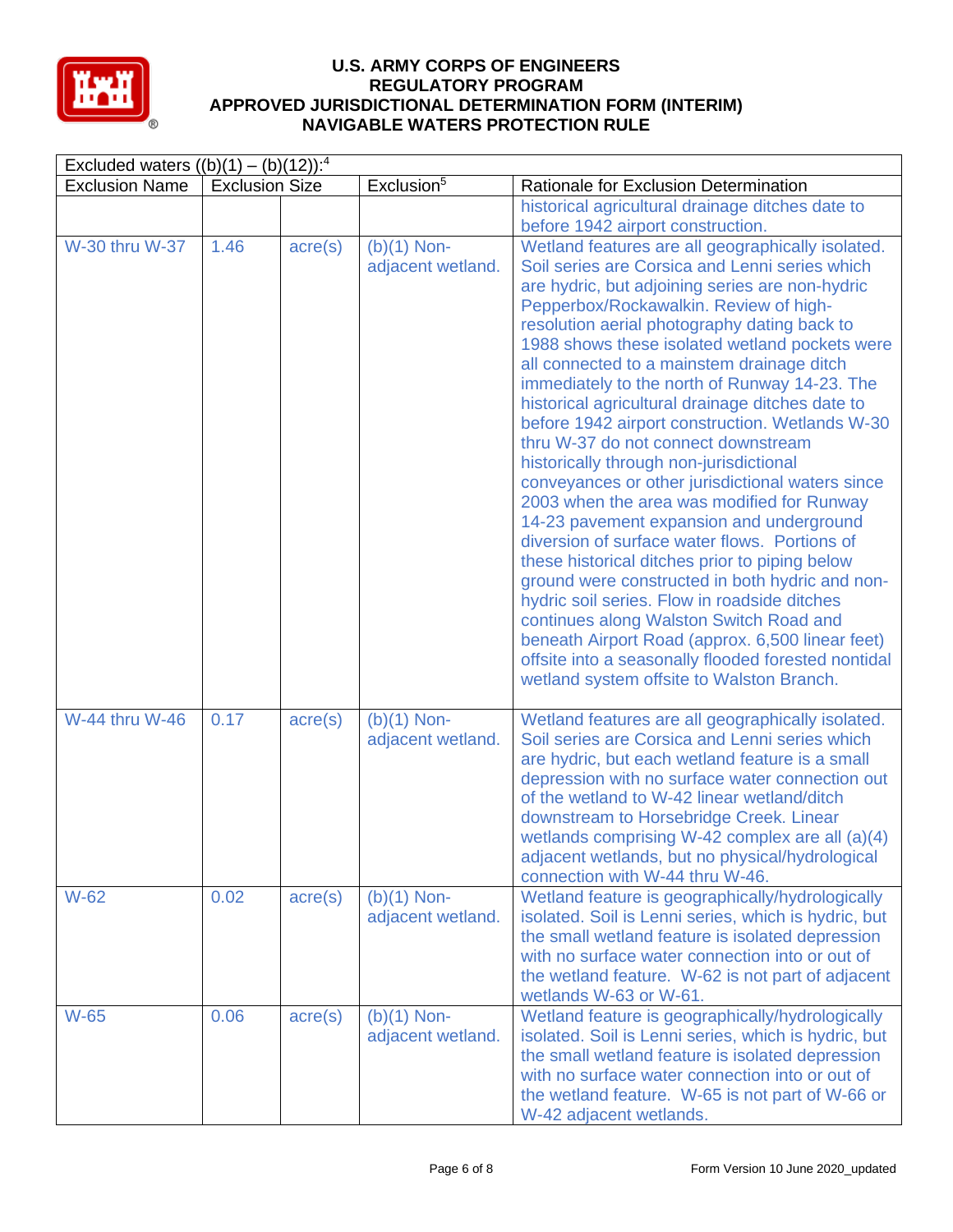

|                       | Excluded waters $((b)(1) - (b)(12))$ : <sup>4</sup> |                  |                                    |                                                                                                                                                                                                                                                                                                                                                                                                                                         |  |  |  |  |
|-----------------------|-----------------------------------------------------|------------------|------------------------------------|-----------------------------------------------------------------------------------------------------------------------------------------------------------------------------------------------------------------------------------------------------------------------------------------------------------------------------------------------------------------------------------------------------------------------------------------|--|--|--|--|
| <b>Exclusion Name</b> | <b>Exclusion Size</b>                               |                  | Exclusion <sup>5</sup>             | Rationale for Exclusion Determination                                                                                                                                                                                                                                                                                                                                                                                                   |  |  |  |  |
| W-68 thru W-69        | 1.24                                                | $\text{acre}(s)$ | $(b)(1)$ Non-<br>adjacent wetland. | Wetland features are all<br>geographically/hydrologically isolated. Soil is<br>Lenni series, which is hydric, but the small<br>wetland feature is a depression with no surface<br>water connection into or out of the wetland<br>feature to W-66, an adjacent emergent wetland<br>system contiguous to W-67. W-66 and W-67 are<br>adjacent (a)(4) wetlands to Walston Branch<br>where flows are intermittent parallel to Fooks<br>Road. |  |  |  |  |

## **III. SUPPORTING INFORMATION**

**A. Select/enter all resources** that were used to aid in this determination and attach data/maps to this document and/or references/citations in the administrative record, as appropriate.

 $\boxtimes$  Information submitted by, or on behalf of, the applicant/consultant: delineation plans, report and supporting documentation as prepared by WSSI, Inc. dated June 16, 2020.

This information is sufficient for purposes of this AJD. Rationale: N/A.

 $\Box$  Data sheets prepared by the Corps:  $N/A$ .

☒ Photographs: Aerial and Other: Google Earth Pro April 1992, February 2008, October 2009; May 2013; 2015 November; 2018 June; 2020 February. Site visit photos taken by the Corps dated below.

 $\boxtimes$  Corps site visit(s) conducted on: May 11, 2020; May 18, 2020; and June 18, 2020.

☒ Previous Jurisdictional Determinations (AJDs or PJDs): NAB-2019-00456 (SBY Airport Industrial Park/JD)

- ☒ Antecedent Precipitation Tool: *provide detailed discussion in Section III.B*.
- ☒ USDA NRCS Soil Survey: Wicomico County Soil Survey; online Streaming Web Soil Survey.
- ☒ USFWS NWI maps: NWI online wetland mapper.
- ☒ USGS topographic maps: 1:24,000; Salisbury, MD (7.5-Minute Series).

## **Other data sources used to aid in this determination:**

| Data Source (select)       | Name and/or date and other relevant information                 |
|----------------------------|-----------------------------------------------------------------|
| USGS/WBD/NHD               | USGS 12-Digit HUC: 020801110101; Upper Nassawango Creek.        |
| data/maps                  |                                                                 |
| Other USDA data (specify)  | <b>Wicomico County Soil Conservation Service.</b>               |
| <b>NOAA Sources</b>        | $N/A$ .                                                         |
| <b>USACE Sources</b>       | $N/A$ .                                                         |
| <b>State/Local wetland</b> | Maryland's Environmental Resources and Land Information Network |
| inventory maps             | (MERLIN) online data.                                           |
| <b>FEMA/FIRM maps</b>      | Panel: 24045C0260E; Wicomico County, MD.                        |

**B. Typical year assessment(s):** A typical year assessments was performed by quarrying data from the Antecedent Precipitation Tool (APT) using 3 data points that corresponded to each of the 3 site visit calendar dates and a single point for each of the JD data forms prepared by WSSI, Inc. For 11 May 2020,